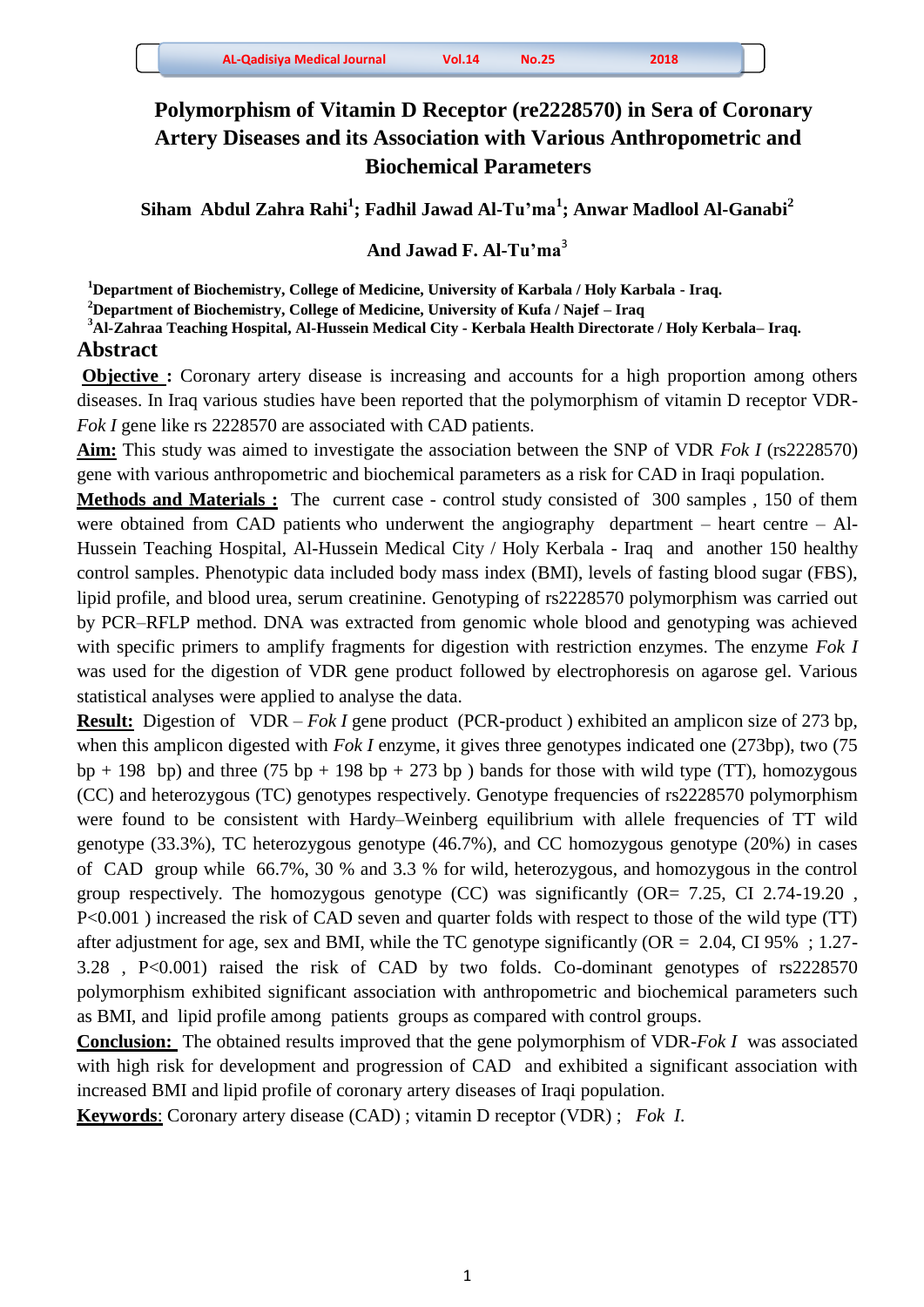### **Introduction**

 Coronary artery disease (CAD) is the most common cause of death globally and is the most prevalent cardiac disease in developed country (WHO, 2012). The morbidity and mortality and the risk factors of CAD have greatly increased and rise rapidly in latest years (He *et al.* , 2005). CAD is caused by a thrombotic occlusion of coronary arteries triggered by atherosclerotic plaque disruption, resulting in an activation of coagulation processes (Wong *et al*. , 2012). It is a complex, multifactorial, and polygenic disorder that involves an interaction between genetic and environmental factors (Dogra *et al*. , 2012). They are most traditional risk factors diet, dyslipidemia, diabetes mellitus, obesity, hypertension, inflammation, smoking, and alcohol consumption, allow the prediction of only about 50% of the absolute risk of a cardiovascular event in individual patients (Szabó and Acsády., 2011 ; Onrat *et al*. , 2012) and the remaining risk factors is attributed to genetic influences (such as single nucleotide polymorphism; SNP) play important roles in the pathogenesis and the occurrence of CAD (Sowjanya *et al*. , 2015). Genetic susceptibility may be caused by mutations and polymorphisms in a variety of genes mostly involved in blood coagulation, regulation of blood pressure, and metabolism of glucose, lipids, or homocysteine (Onrat *et al*. , 2012).

 Vitamin D endocrine system is involved in a wide variety of biological processes including bone metabolism, regulation of cell proliferation and differentiation and modulation of immune responses (Uitterlinden *et al*. ,2004). The clinical role of vitamin D and VDR in the skeletal metabolism is well known (Al-Tu'ma, et. al. , 2017). Vitamin D receptor (VDR) is a protein of 427 amino acids, with molecular mass of approximately 48 kDa .It is adirect regulator of gene transcription of a number of hormone responsive genes and plays an important role in the vitamin D pathway, VDR was belonging tothe nuclear receptor family.It is present on the long arm of chromosome12 (12q12-14) (Buyru *et al* ., 2003). Recent studies have well-characterized four VDR polymorphisms *Fok1*, *Bsm1*, *Apa1* and *Taq1* and these polymorphisms within the VDR gene may potentially influence the vitamin D expression and the stability of VDR mRNA ( Uitterlinden *et al* .,2004). *Fok I* is located in exon 2 at the 51 coding region (Tamakoshi *et al*., 2003). Studies have demonstrated that VDR are present in the aortic endothelial, vascular smooth muscle cells etc. VDR polymorphisms may influence the susceptibility to CAD (Xiang *et al* ., 2017) Sowjanya *et al* ., 2015 ).

 This study was aimed to investigate the association of SNP of VDR *Fok I* (rs2227580) with risk for CAD in Iraqi population and to show the impact of (rs2227580) on anthropometric and some biochemical parameters by analysis of phenotypic data connected to the genotypes of VDR (rs2227580) polymorphism.

## **Materials and Methods**

 This (case – control) study consist of 300 samples of both gender, 150 of them were randomly selected as normal healthy control group ; their ages ranged between 40-70 years with a mean of BMI ( $23.7 \pm 0.9$ ) kg/m<sup>2</sup>, and another 150 subjects with CAD who underwent to the angiography department in the cardiology department of Al-Hussein Medical City in Karbala /Iraq were selected as the patients group. The patient's age ranged between 40-70 year with a mean of BMI (29.2  $\pm$  3.1). Subjects with any known endocrine disorders that effect on vitamin D metabolism were excluded. The current study was approved by the institutional ethics committee. After taking an informed written consent, 4 ml of blood was drawn by vein puncture from all individuals participated in this study. The blood was divided into two parts: The first part was used for gene analysis. It included one ml of blood collected in EDTA containing tube and used for DNA extraction , then were analyzed directly to obtain high purity of DNA. The second part included three ml of blood placed in serum tube were stored at -20°c until analysis. The EDTA samples were analyzed by PCR -RFLP method, where serum sample used for measurement of total cholesterol, LDL-C, HDL-C, and TG by using commercially available kits (colorimetric assay, Biolabs , France ).The study was managed throughout the period since November 2016 to October 2017. The research was done in the laboratories of biochemistry department, College of Medicine / University of Kerbala.

 Genomic DNA was extracted from peripheral blood using the Relia Prep™ Blood g DNA Mini prep System kit (Promega) as per the manufacturer's protocol. Amplification of the gene of VDR was performed using primers described previously by (Mishra et al ., 2013), as shown in table -1-.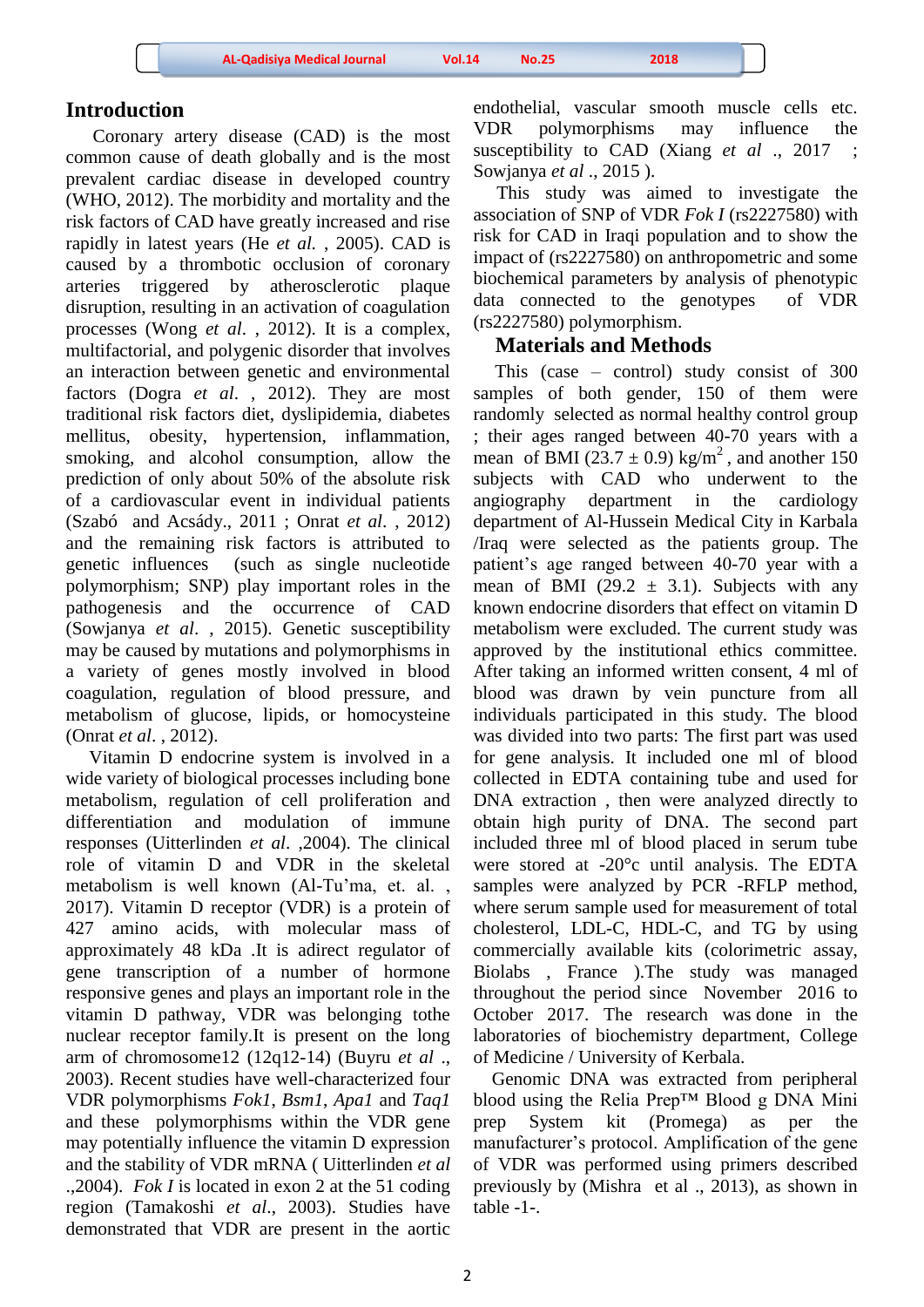| <b>AL-Qadisiya Medical Journal</b> | Vol.14 | <b>No.25</b> | 2018 |  |
|------------------------------------|--------|--------------|------|--|
|------------------------------------|--------|--------------|------|--|

**Table 1: Primer sequences, annealing temperature(AT) and product size of vitamin D receptor Vitamin D Receptor Gene T↔C (Met 1 Thr) SNP** 

 **Forward primer** 5′- GAT GCC AGC TGG CCC TGG CAC TG-3′

**Reverse primer '5-ATG GAA ACA CCT TGC TTC TTC TCC 3'** 

 **AT** 60 °C

 **Product size** 273 bp

Ξ Reaction was setup with standard PCR reagents in a 25 μl reaction volume containing 5 μl DNA sample, 12.5 μl mater mix, 1.5 μl forward primer, 1.5 μl reverse primer, 4.5 μl nuclease free water. A directly above limitations providing a 25 μL reaction volume that

additional in 500 $\mu$ l PCR tube at 25  $\degree$ C then, centrifuged for 30 seconds at 2000 xg in a micro centrifuge for mixing the sample tubes and then placed in thermocycler. The PCR reactions were carried out as follows Table -2-.

| Table 2 : Thermocycler program for PCR amplification of VDR-FokI gene $T \leftrightarrow C$ (Met 1 Thr). |  |  |
|----------------------------------------------------------------------------------------------------------|--|--|
|                                                                                                          |  |  |

| <b>Type of Cycle</b>             | Temperature, <sup>o</sup> C | Time, minute | <b>No. of Cycles</b> |  |  |  |  |
|----------------------------------|-----------------------------|--------------|----------------------|--|--|--|--|
| Initial denaturation             | 94                          | 4 min        |                      |  |  |  |  |
| Denaturation                     | 94                          | 1 min        | 30x                  |  |  |  |  |
| Annealing                        | 60                          | 1 min        |                      |  |  |  |  |
| Extension                        | 72                          | 1 min        |                      |  |  |  |  |
| Final extension                  | 72                          | 4 min        |                      |  |  |  |  |
| Total time : 2 hours and 4 mints |                             |              |                      |  |  |  |  |

PCR amplification was confirmed by 2% agarose gel electrophoresis. 100bp DNA Leader (Bioneer , south Korea ) was used to confirm the amplicon size and the gel was visualized in the gel documentation system. *Fok I* genotypes were analysed by using with 5 unit of *Fok I* restriction enzyme and the reaction buffer and incubated at 37°C for 1hours; 10 μl micropipette of the digested reaction mixture was then loaded into 2% agarose gel containing ethidium bromide. The wild genotype (TT) lacked a Fok-I site and showed only one band of 273 bp. The homozygote genotype (CC) generated two fragments of 75 bp and198 bp. The heterozygote displayed three fragments of 273, 75 bp and 198 bp, designated as (TC). Genotype quality and validation was done by performing repeated assay

on 20% of the samples selected at random. Samples with known genotypes were included in the reaction to confirm the genotypes.

 The continuous data were expressed as mean ±SD , T test and the ANOVA table will be used for calculating Probability by using the statistical analysis program IBM SPSS version 24 (SPSS Inc., Chicago, IL). The portable statistical program Win Pepi version 11.65 used for calculating Pearson's chi-square, Fischer exact probability and odd ratio which used to express the significance between the studied groups for polymorphisms and related parameters. Categorical data (genotypes and alleles) were expressed as frequency and calculated by Hardy– Weinberg equilibrium (HWE).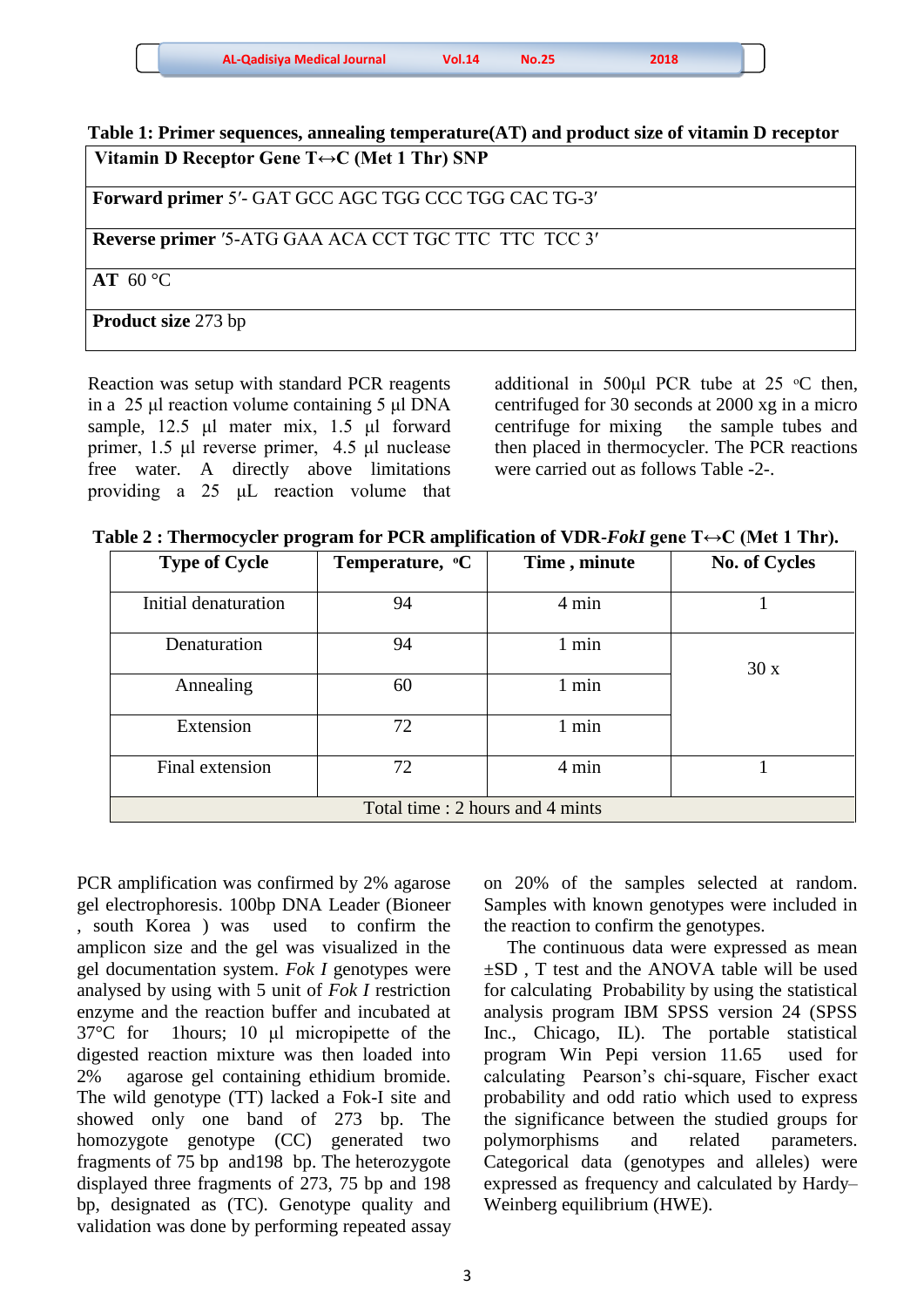| <b>AL-Qadisiya Medical Journal</b><br>2018<br>Vol.14<br>No.25 |
|---------------------------------------------------------------|
|---------------------------------------------------------------|

### **Result**:

 A total of 150 CAD patients, their ages ranged between (40 -70) year and the observed (mean  $\pm$ SD) was  $(57.3 \pm 8.3)$  year. The other 150 sample were controls with age ranged between (40-70) years and the (mean  $\pm$  SD) was (57.5 $\pm$  8.0) years and the association of VDR gene polymorphism of *Fok I* with CAD was evaluated.

 The distribution of VDR *Fok I* genotype shows in Table -3- . Among 150 of cases CC homozygous genotype was observed in 30, TC Heterozygous genotyping in 70 and TT Wiled genotyping in 50 subjects. In controls, among the 150 subjects 5 were CC, 45 were TC and 100 were TT genotypes. 95% CI and odds ratio were calculated, which show significant association with CAD.

|  | Table 3: The distribution of VDR Fok I genotype among patients and control groups. |  |  |  |
|--|------------------------------------------------------------------------------------|--|--|--|
|--|------------------------------------------------------------------------------------|--|--|--|

| Genotype                          | <b>Patients</b> | $\frac{0}{0}$ | <b>Control No.</b> | $\frac{0}{0}$ | <b>OR</b> | CI 95%        | <b>P-value</b> |
|-----------------------------------|-----------------|---------------|--------------------|---------------|-----------|---------------|----------------|
|                                   | No.             |               |                    |               |           |               |                |
| (Met 1 Thr) $T \longrightarrow C$ | 150             |               | 150                |               |           |               |                |
| TТ                                | 50              | 33.3          | 100                | 66.7          | 0.25      | $0.15 - 0.40$ | P<0.001        |
| <b>TC</b>                         | 70              | 46.7          | 45                 | 30            | 2.04      | 1.27-3.28     | P<0.001        |
| CC                                | 30              | 20            |                    | 3.3           | 7.25      | 2.74-19.20    | P<0.001        |

\* P<0.001 : Statistically significant ; OR : Odd ratio ; CI : Confidence interval

Table -4- shows the allele frequency in cases and controls. The odds ratio is significant about twice for the development of CAD in TC the genotypes and seven and quarter in CC the genotype compared to TT genotype. Fig .1 shows the TT ,TC,CC genotype band on 2% ethidium bromide gel ,while Table -5- shows BMI and lipid profile of CAD and control subjects according to VDR gene polymorphism (rs2228570) genotype.



**Fig.1. Gel electrophoretic diagram showing the genotype bands (TT genotype –single band with 273bp, CC genotype –two band with ( 198bp , 75 bp) and TC genotype –three band with (273bp,198bp,75b)**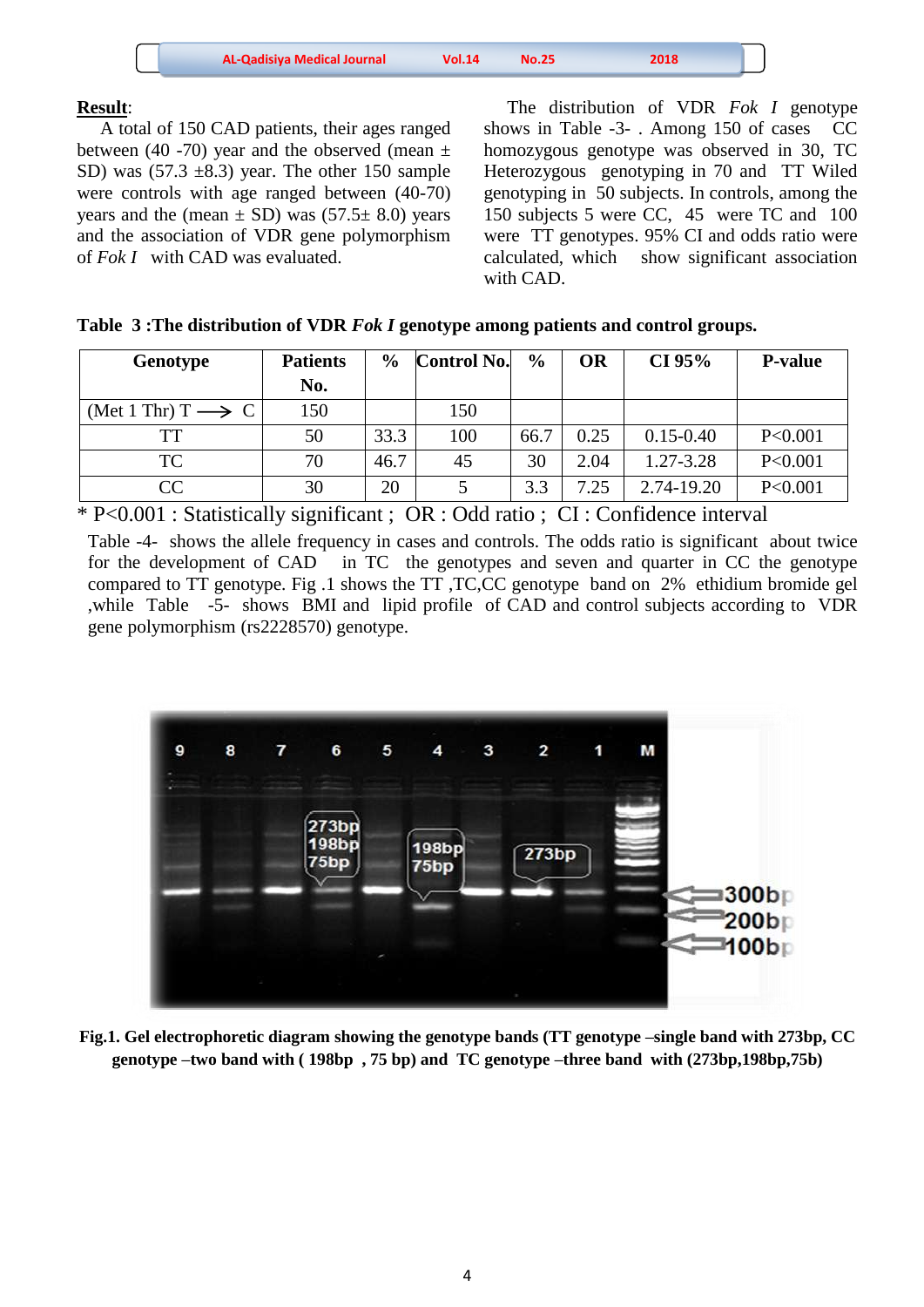| <b>AL-Qadisiya Medical Journal</b> | <b>Vol.14</b> | <b>No.25</b> | 2018 |  |
|------------------------------------|---------------|--------------|------|--|
|                                    |               |              |      |  |

| <b>Genotype</b> | No. | <b>Allele</b> | HW-       | <b>Percentage</b> | HW-       | <b>Percentage</b> | X2     | <b>P-value</b> |
|-----------------|-----|---------------|-----------|-------------------|-----------|-------------------|--------|----------------|
|                 |     | frequencies   | observed  | $\frac{0}{0}$     | expected  | $\frac{0}{0}$     |        | <b>HWE</b>     |
|                 |     |               | frequency |                   | frequency |                   |        |                |
| Cases           |     |               |           |                   |           |                   |        |                |
| <b>TT</b>       | 50  | T: 0.57       | 50        | 33.3              | 48.2      | 32.1              | 0.37   | P > 0.05       |
| <b>TC</b>       | 70  | C: 0.43       | 70        | 46.7              | 73.7      | 49.1              |        |                |
| CC              | 30  |               | 30        | 20                | 28.1      | 18.8              |        |                |
| Control         |     | T:0.82        |           |                   |           |                   |        |                |
| <b>TT</b>       | 100 | C:0.18        | 100       | 66.7              | 100.1     | 66.8              | 0.0005 | P > 0.05       |
| <b>TC</b>       | 45  |               | 45        | 30                | 44.9      | 29.9              |        |                |
| CC              | 5   |               | 5         | 3.3               | 5.0       | 3.3               |        |                |

**Table 4 : Fok I Allele frequency by Hardy –Weinberg equilibrium (HWE) in CAD cases and control subjects**

**X2: Chi square ; P>0.05 statistically significant by Hardy –Weinberg Equilibrium** (HWE); **C:cytosine ; T : thymine.**

**Table -5- Shows BMI and lipid profile of CAD and control groups according to VDR gene.**

| Genotypes | BMI $(kg/m^2)$ |                    |         | Triglyceride, mg/100 ml |                              |           |
|-----------|----------------|--------------------|---------|-------------------------|------------------------------|-----------|
|           | Control        | Patients           | P-value | Control                 | Patients                     | P-value   |
|           | Mean $\pm SD$  | Mean $\pm$ SD      |         | Mean $\pm SD$           | Mean $\pm SD$                |           |
| <b>TT</b> | $23.8 \pm 0.7$ | $28.5 \pm 2.9$     | P<0.001 | $143.4 \pm 36.2$        | $240.2 \pm 31.9$             | P<0.001   |
| TC        | $23.5 \pm 0.8$ | $29.2 \pm 3.6$     | P<0.001 | $144.9 \pm 34.6$        | $242.6 \pm 27.5$             | P<0.001   |
| CC        | $23.4 \pm 0.5$ | $30.1 \pm 2.7$     | P<0.001 | $161.6 \pm 50.6$        | $249.1 \pm 15.4$             | P<0.001   |
|           |                | HDL-C, $mg/100$ ml |         |                         | Total Cholesterol, mg/100 ml |           |
|           | Control        | Patients           | P-value | Control                 | Patients                     | P-value   |
|           | Mean $\pm SD$  | Mean $\pm SD$      |         | Mean $\pm SD$           | Mean $\pm SD$                |           |
| <b>TT</b> | $51.8 \pm 6.6$ | $43.4 \pm 8.3$     | P<0.001 | $118.3 \pm 20.1$        | $160.9 \pm 23.0$             | P<0.001   |
| <b>TC</b> | $49.6 \pm 2.3$ | $40 \pm 7.7$       | P<0.001 | $120.3 \pm 25.4$        | $161.8 \pm 3.7$              | P<0.001   |
| CC        | $48.5 \pm 8.9$ | $38.4 \pm 8.3$     | P<0.001 | $128 \pm 25.8$          | $162.8 \pm 21.3$             | P<0.001   |
|           |                | VLDL-C, mg/100 ml  |         |                         | LDL-C, $mg/100$ ml           |           |
|           | Control        | Patients           | P-value | control                 | Patients                     | P-value   |
|           | Mean $\pm SD$  | Mean $\pm SD$      |         | Mean $\pm SD$           | Mean $\pm SD$                |           |
| <b>TT</b> | $23.9 \pm 4.1$ | $32.4 \pm 4.6$     | P<0.001 | $68.8 \pm 31.5$         | $165.9 \pm 31.3$             | P < 0.001 |
| TC        | $24.3 \pm 4.8$ | $32.2 + 4.7$       | P<0.001 | $72.1 \pm 39.1$         | $170.7 \pm 28.6$             | P<0.001   |
| CC        | $25.8 \pm 5.2$ | $32.9 \pm 4.8$     | P<0.001 | $86.2 \pm 44.7$         | $174.0 \pm 18.4$             | P<0.001   |

\* **P<0.001 statistically significant; C :cytosine ;T :thymine**

## **Discussion**

 Coronary artery disease is a common heart disease with global health problems. Different studies detected vitamin d has a positively impact on cardiovascular health (Hosseinnezhad and Holick ., 2013 ; Al-Tu'ma and Yosuf, 2015)) . Vitamin D is initially metabolized to the intermediate compound 25 hydroxyvitamin D in the liver which subsequently binds to the intracellular receptors to regulate gene expression. Furthermore, a low vitamin D level is associated with increased cardiovascular morbidity and mortality in the general population (Melamed *et al* ., 2008 ).vitamin D was linked with the nuclear receptor VDR for the whole genome action. VDR gene has various polymorphisms in coding region .They were informed which are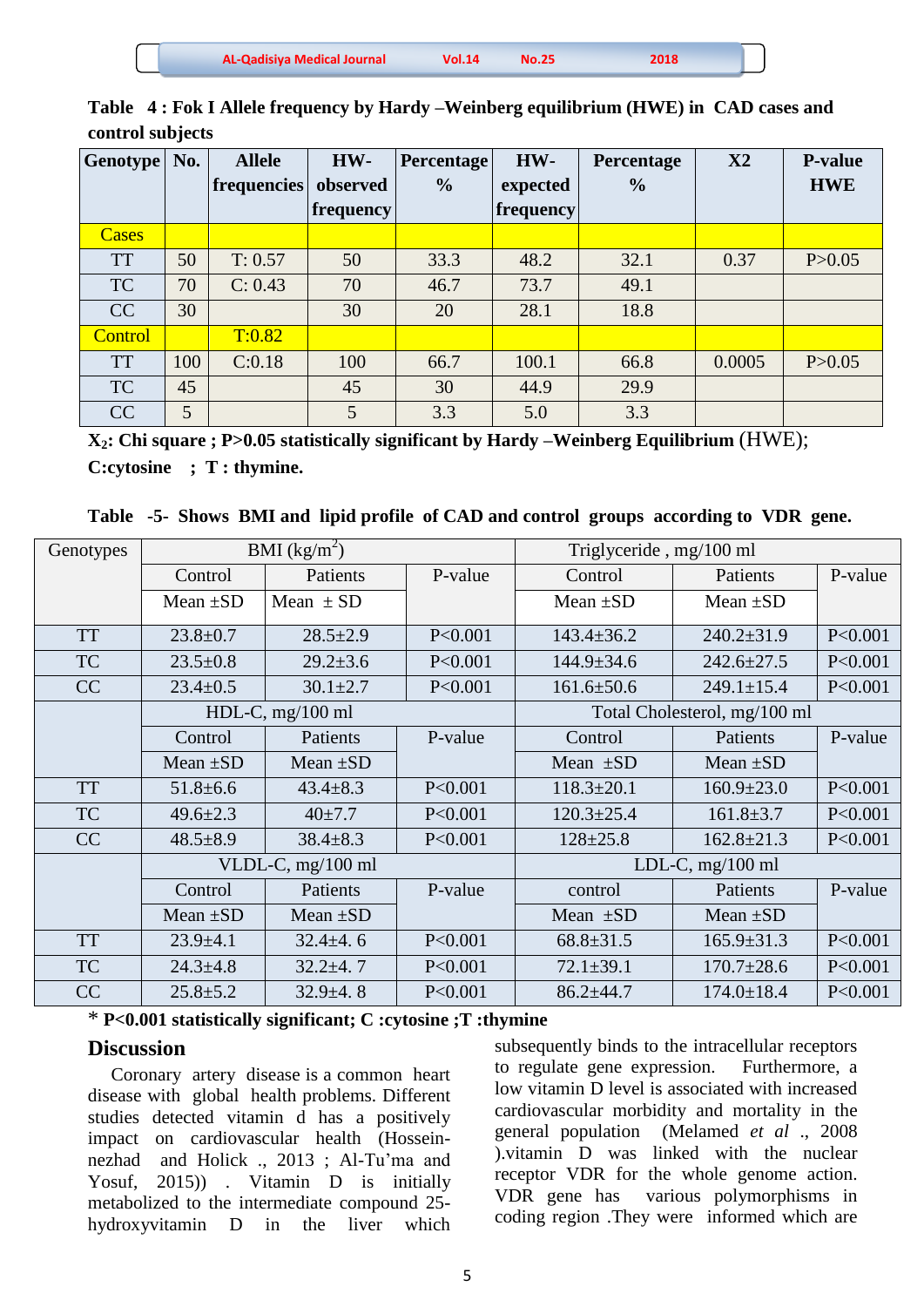*Fok I* located in starting codon of exon 2 in restriction site while *BsmI, ApaI, TaqI* those located in exons 8, 9, 10 respectively. The importance of *Fok I* polymorphism because It was located in exon 2 which is the start codon translation site at 5 end of VDR gene and the change of sequence from T to C in the initiation codon that clues to alteration the codon sequence from ATG to ACG. Thus, when the C variant is present, an alternative start site is used producing a protein with different sizes. Variant T was longer than variant C by three amino acids which are methionine, glutamic acid and alanine that had been revealed functionally less effective such as described by various studies (Abbas *et al.*, 2008 Whitfield *et al* ., 2001 ; Uitterlinden *et al* .,2004) . Most of experiments conducted so far point to the fact that the protein (424 AA) of short form is more active than that of long form (427 AA) in terms of its transactivation activity as a transcription factor. However, it seems to be gene-specific and cell type-specific. Thus, a certain genes and cell types will be more sensitive to the polymorphism than others (Ingles *et al* .,1997) It is clear from the present study that reduced number of patients group with wild TT genotype polymorphism by 33.3 when compared with 66.7 % found in healthy control group. Also, the present study demonstrated that VDR- FOKI gene polymorphism was linked with the danger of expanding coronary artery disease .There were elevated risk of coronary artery disease in patients who carried out heterozygous alleles TC by approximately two times and in homozygous CC alleles genotype by about seven and quarter times when compared with patients who carried out common homozygous allele TT genotype after adjustment for age and BMI. Such observations strongly suggested a role of VDR gene polymorphism (rs2228570) in the pathogenesis of CAD in Iraqi patient. Results of this study are in covenant with the results one Arab populations Egyptians (Abu el Maaly *et al* .,2016) .They are also an agreement with data of studies populations of Han Chinese (He and Wang ., 2015 ), Hossein-nezhad et al reported the role of vitamin D through VDR –*Fok* rs 2228570 on coronary artery disease in Iranian population (Hossein-nezhad and Holick ., 2013), But Pan et al reported the Fok1 polymorphism was not

found to be associated with CAD incidence in Chinese (Pan ., 2009 ). Sowjanya etal reported no significant association of VDR fok I polymorphism with CAD in south Indian population (Sowjanya *et al* .,2015) also to show the impact of rs(2228570) on anthropometric and biochemical parameters by analysis of phenotypic data connected to the genotypes (TT,TC,CC) of VDR (rs2228570) polymorphism .The difference in the occurrence of genotypes in pointed out a remarkable observation which is the significant variation of lipid profile for patients and control group among the three groups (TT,TC,CC) . The lowest HDL level was found in carriers of the CC genotype, while the highest values observed in those of TT genotype. Inversely, highest cholesterol, TG , LDL-C,VLDL-C magnitudes were noticed in carriers of CC carriers and lowest values were found in those of TT carriers. As regards, the inverse relationship of HDL-C levels with rs 2228570 polymorphism and for our knowledge, the investigation at which such observation was reported by Schuch *et al*.,2013 and Filus *et al*.,2008) which suggest that two major VDR gene polymorphisms (*BsmI and FokI*) seemed to influence BMI, insulin resistance, and serum HDL cholesterol .The current finding are a likely method to study changes of lipid profile levels with respect to various VDR gene polymorphism as well as it could be considered in early protection and management of cardiovascular diseases. Changes of BMI values are indicated to be significant among comparison of the three groups of genotypes for patients and controls , but it is very difficult to speculate and obtain correct decision, since changes are not stratified. Several authors have investigated the impact of rs 2228570 polymorphism on BMI values (Schuch *et al* .,2013 ; Filus *et al* .,2008). They suggests that the VDR gene polymorphisms appear to be associated with metabolic syndrome (dyslipidemia, high blood pressure, and high cholesterol) . Metabolic syndrome considers the major risk factors for development of cardiovascular disease (Zhou *et al* .,2008 ). In conclusion, our findings support the hypothesis that VDR *FokI*- CC genotype may predict associated with high risk for development and progression of CAD In Iraqi population . and by using a common VDR polymorphism data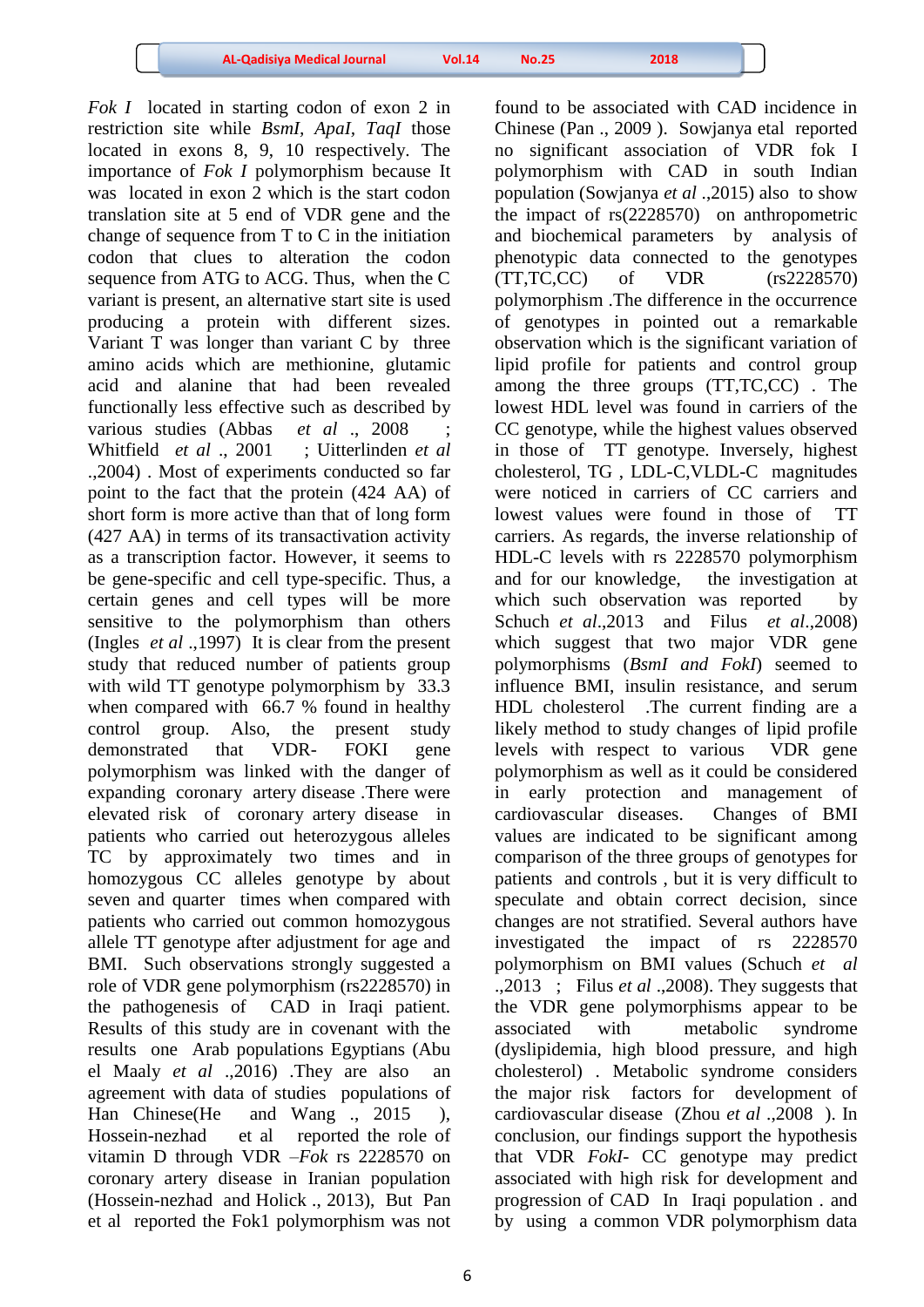suggests they may influence an lipid profile and BMI in our population.

## **Conclusion**

The obtained results improved that the gene polymorphism of VDR-*Fok I* was associated with high risk for development and progression of CAD and exhibited a significant association with increased BMI and lipid profile of coronary artery diseases of Iraqi population.

### **References**

- Abbas, S., Nieters, A., Linseisen, J., Slanger, T., Kropp, S., Mutschelknauss, E.J., Flesch-Janys, D. and Chang-Claude, J. (2008). Vitamin D receptor gene polymorphisms and haplotypes and postmenopausal breast cancer risk. Breast Cancer Research, 10(2), p.R31.
- Abu el Maaly, M.A., Hassanein, S.I. and Gad, M.Z. (2016). Genetic variation in vitamin D receptor gene (Fok1: rs2228570) is associated with risk of coronary artery disease. Biomarkers, 21(1), pp.68-72.
- Al-Tu'ma, F. J. ; Mohammed, Z. M. and Al-Sarraf, H. H. (Spring 2017) Role of vitamin D3 level and Apo-B/Apo-A1 ratio in patients with unstable angina in Kerbala province, Iraq. *J Contemp Med Sci* , 3(10) : 224–228.
- Al-Tu'ma, F. J. and Yosuf, L. M. Z. (Winter 2015) Vitamin D deficiency and hypertension in type 2 diabetic Iraqi patients . *J Contemp Med Sci.* 1(1) :17– 20
- Dogra, R.K., Das, R., Ahluwalia, J., Kumar, R.M. and Talwar, K.K., 2012. Prothrombotic gene polymorphisms and plasma factors in young north Indian survivors of acute myocardial infarction. Journal of thrombosis and thrombolysis, 34(2), pp.276-282.
- Filus, A., Trzmiel, A., Kuliczkowska-Płaksej, J., Tworowska, U., Jędrzejuk, D., Milewicz, A. and Mędraś, M., 2008. Relationship between vitamin D receptor BsmI and FokI polymorphisms and anthropometric and biochemical parameters describing metabolic syndrome. The Aging Male, 11(3), pp.134-139.
- He, J., Gu, D., Wu, X., Reynolds, K., Duan, X., Yao, C., Wang, J., Chen, C.S., Chen, J., Wildman, R.P. and Klag, M.J., 2005. Major causes of death among men and women in China. New England Journal of Medicine, 353(11), pp.1124-1134.
- He, L. and Wang, M., 2015. Association of vitamin d receptor-a gene polymorphisms with coronary heart disease in Han Chinese. International journal of clinical and experimental medicine, 8(4), p.6224.
- Hossein-nezhad, A. and Holick, M.F., 2013, July. Vitamin D for health: a global perspective. In Mayo clinic proceedings (Vol. 88, No. 7, pp. 720-755). Elsevier.
- Ingles, S.A., Ross, R.K., Yu, M.C., Haile, R.W., Irvine, R.A., La Pera, G. and Coetzee, G.A., 1997. Association of prostate cancer risk with genetic polymorphisms in vitamin D receptor and androgen

receptor. Journal of the National Cancer Institute, 89(2), pp.166-170.

- Melamed, M.L., Michos, E.D., Post, W. and Astor, B., 2008. 25-hydroxyvitamin D levels and the risk of mortality in the general population. Archives of internal medicine, 168(15), pp.1629-1637.
- Mishra, D.K., Wu, Y., Sarkissyan, M., Sarkissyan, S., Chen, Z., Shang, X., Ong, M., Heber, D., Koeffler, H.P. and Vadgama, J.V., 2013. Vitamin D receptor gene polymorphisms and prognosis of breast cancer among African-American and Hispanic women. PLoS One, 8(3), p.e57967.
- Onrat, S.T., Akci, Ö., Söylemez, Z., Onrat, E. and Avşar, A., 2012. Prevalence of myocardial infarction polymorphisms in Afyonkarahisar, Western Turkey. Molecular biology reports, 39(9), pp.9257-9264.
- Pan, X.M., Li, D.R., Yang, L., Wang, E.Y., Chen, T.Y., Liu, Y.J., Liu, M. and Liao, Z.G., 2009. No association between vitamin D receptor polymorphisms and coronary artery disease in a Chinese population. DNA and cell biology, 28(10), pp.521-525.
- Schuch, N.J., Garcia, V.C., Vívolo, S.R.G.F. and Martini, L.A., 2013. Relationship between Vitamin D Receptor gene polymorphisms and the components of metabolic syndrome. Nutrition journal, 12(1), p.96.
- Sowjanya, B., Selvi, V., Suneel, B., Balakrishna, D., Kumar, D.R., Krishna, B.P. and Naidu, J.N., 2015. Vitamin D Receptor fok I Gene Polymorphism in Angiographically Proven Coronary Artery Disease Subjects: Case-Control Study.
- Szabó, G.V. and Acsády, G., 2011. Tumornecrosisfactor-α 308 GA polymorphism in atherosclerotic patients. Pathology & Oncology Research, 17(4), pp.853-857.
- Tamakoshi, K., Yatsuya, H., Kondo, T., Hori, Y., Ishikawa, M., Zhang, H., Murata, C., Otsuka, R., Zhu, S. and Toyoshima, H., 2003. The metabolic syndrome is associated with elevated circulating Creactive protein in healthy reference range, a systemic low-grade inflammatory state. International journal of obesity, 27(4), p.443.
- Uitterlinden, A.G., Fang, Y., van Meurs, J.B., Pols, H.A. and van Leeuwen, J.P., 2004. Genetics and biology of vitamin D receptor polymorphisms. Gene, 338(2), pp.143-156.
- Whitfield, G.K., Remus, L.S., Jurutka, P.W., Zitzer, H., Oza, A.K., Dang, H.T., Haussler, C.A., Galligan, M.A., Thatcher, M.L., Dominguez, C.E. and Haussler, M.R., 2001. Functionally relevant polymorphisms in the human nuclear vitamin D receptor gene. Molecular and cellular endocrinology, 177(1-2), pp.145-159.
- WHO .,2012.The 10 leading causes of death by broad income group.
- Wong, C.P., Loh, S.Y., Loh, K.K., Ong, P.J.L., Foo, D. and Ho, H.H., 2012. Acute myocardial infarction: Clinical features and outcomes in young adults in Singapore. World journal of cardiology, 4(6), p.206.